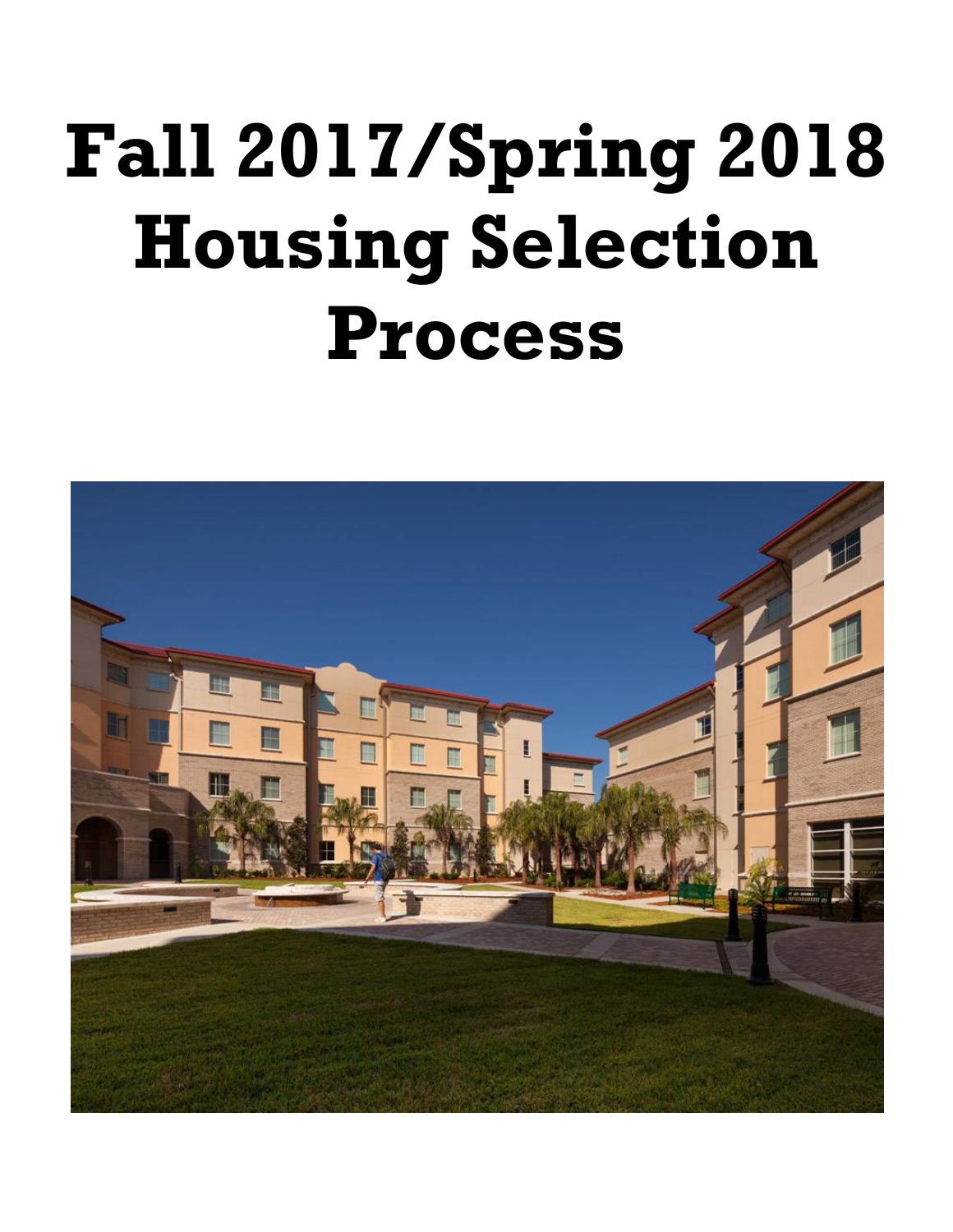# **Room Selection Times**

Each student will be assigned a **lottery number** *based on their class standing and roommate group size at the close of this current semester* (assuming you will pass all of your current classes/receive credit for them).

Class standing is determined as follows:

- o Freshmen 0-29 credit hours
- o Sophomore 30-59 credit hours
- o Junior 60-89 credit hours
- o Senior 90+ credit hours



**Roommate groups will have their individual credit hours averaged between all members of the group!**

#### **EXAMPLE:**

James (senior) and the credits earned 92 Chris (junior) credits earned 73 Alex (sophomore) and the credits earned 44 John (freshmen) and the credits earned 27 averaged credits earned 59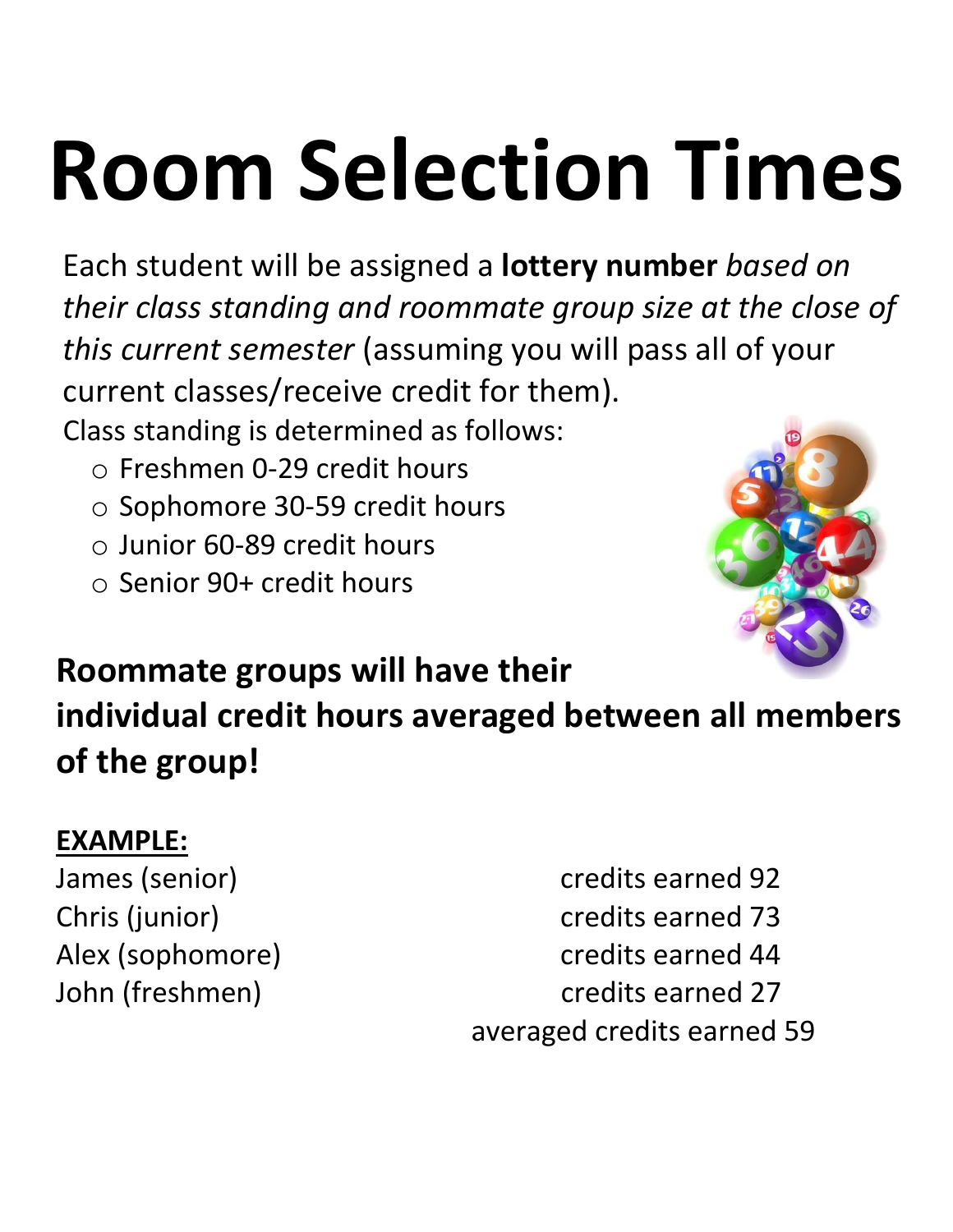## New This Year: Priority Selection for GROUPS!

**In response to feedback about roommate satisfaction and process, this year priority will be given to roommate groups, from largest to smallest. Each group size will have their own day to select rooms.** *Roommate group selection times will continue to be based on average credit hours completed per group.*

#### **Example:**

- Day 1: Roommate groups of 4 select Group 1 (group average 90 credits) Lottery # 1 Group 2 (group average 89 credits) Lottery # 2 Etc.
- Day 2: No selection taking place
- Day 3: Roommate groups of 3 select
- Day 4: No selection taking place
- Day 5: Groups of 2 select
- Day 6: No selection taking place
- Day 7: Individual selection

*Assistance with selection and choosing rooms will be available on days when selection is not taking place*. This will be a good time for students struggling with selection to come to Residence Life for help.

PLEASE NOTE: the Office of Residence Life will be hosting TWO **"Roommate Meet & Greet" events** to help individuals pair up with other residents they would be happy to live with in 2017-2018!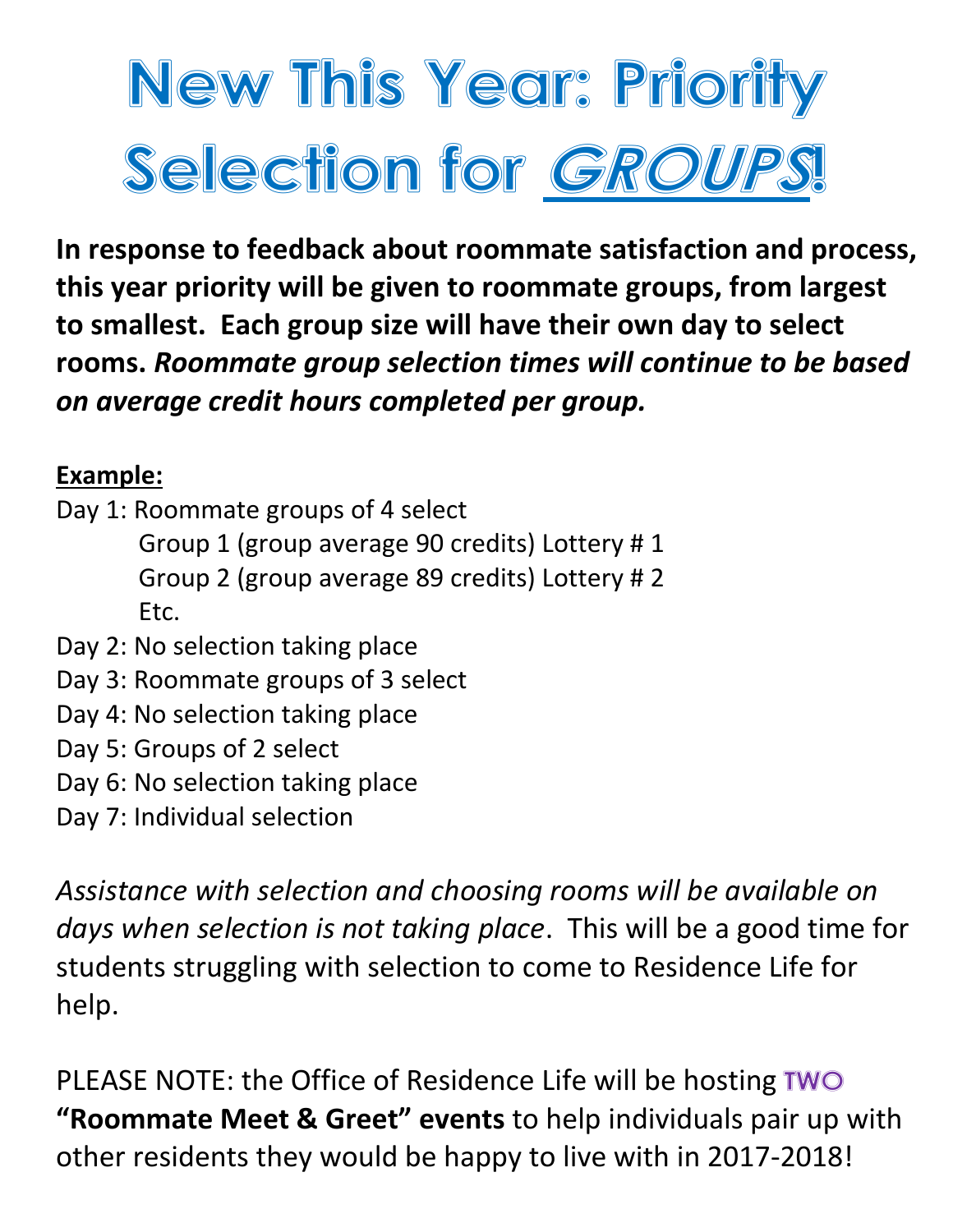# **Roommate Selection**

Only those residents who are eligible to submit a Housing Application can go through the Roommate Selection process.

Residents can search for a roommate or use a resident's roommate code to request to live together for the upcoming year.

**All roommate pairing must be mutual! If a resident does not accept another's roommate request the system will not pair you up!**

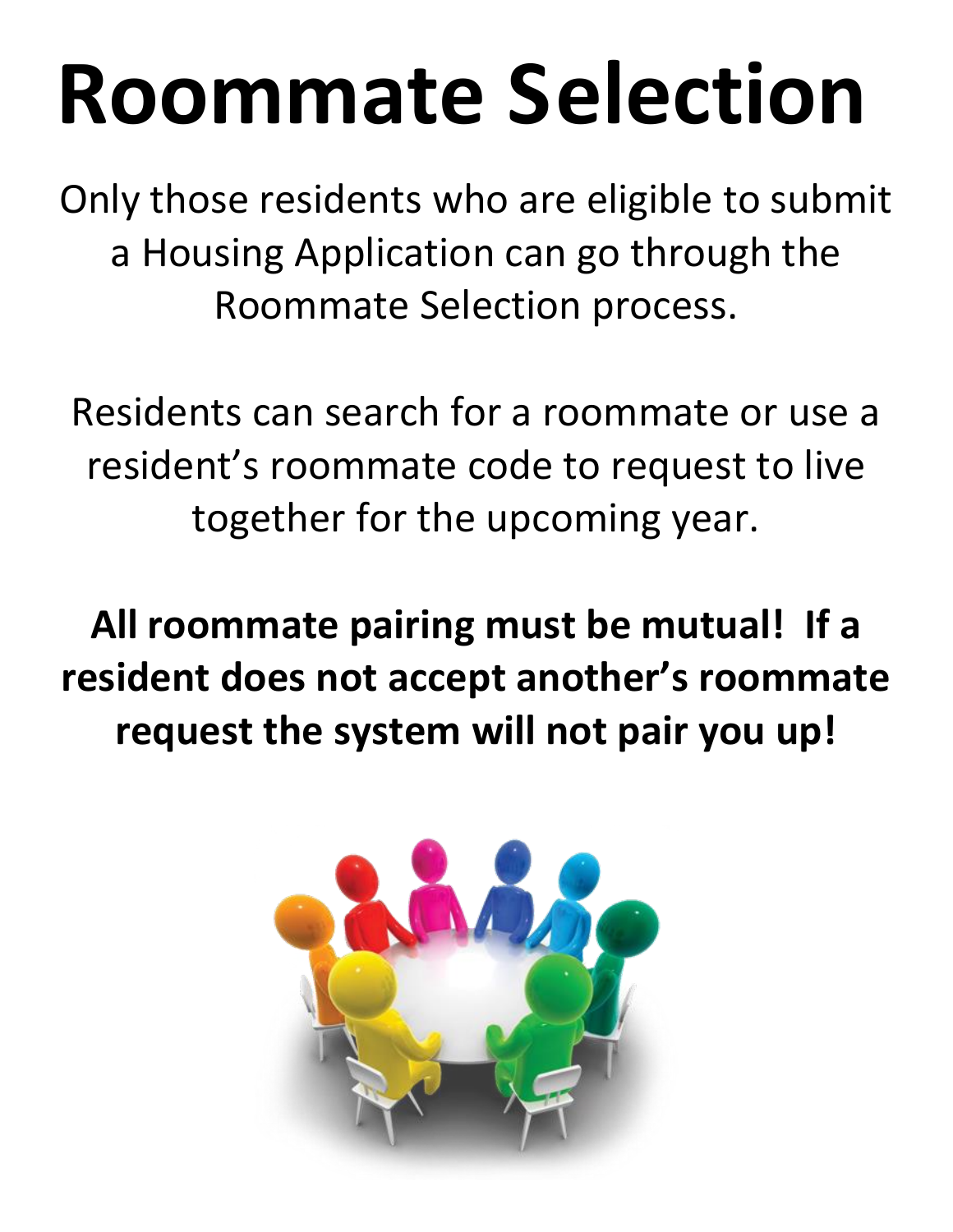# **Know Your Group Leader!**

Once a group is formed in our online system, the Group Leader will receive information regarding the group's time for the Room Selection process.

The Group Leader will be the individual who selects the room for the group! Don't know who the Group Leader of your group is? They are the one with the YELLOW STAR by their name!

**If you are the Group Leader, make sure you know when to sign your room up!**



DID YOU KNOW?

The first person who sends an invite to someone else in the group is AUTOMATICALLY the Group Leader

BUT the Group Leader can give anyone in their group the Leadership (BEFORE SELECTION DAY) if a change is needed! See the Office of Residence Life for more information!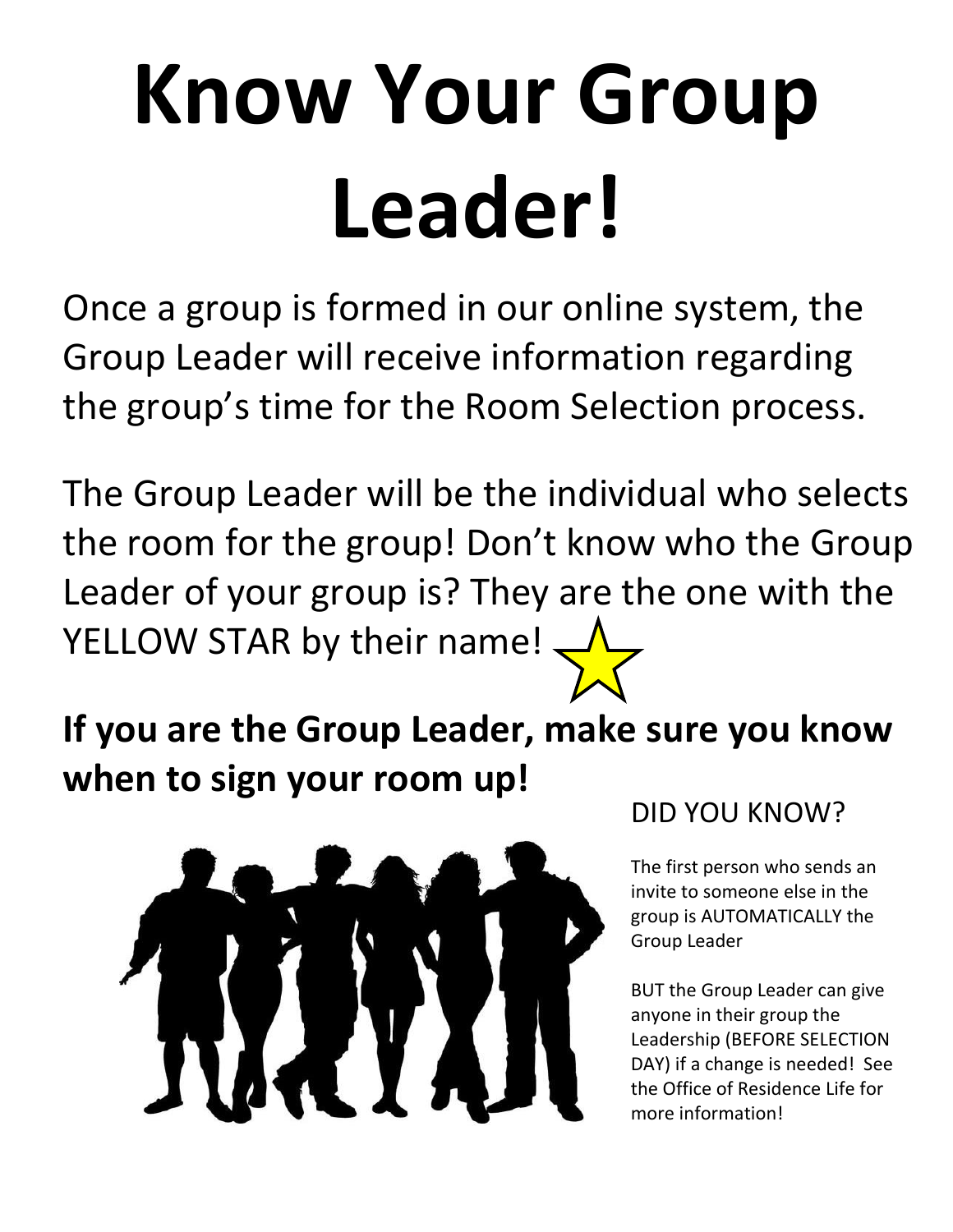# **HOUSING SELECTION DATES & TIMELINE**

## **FEBRUARY 6 TH**

All current residents will receive notice if they are eligible to complete the Housing Application

## **FEBRUARY 13TH**

Fall '17/Spring '18 Housing Application available online at www.saintleo.edu/residence

## **MARCH 1 st**

Active roommate matching begins (only for those who have submitted an application)

#### **MARCH 10 TH 1:00 pm**

Fall '17/Spring '18 Housing Applications are due

## **MARCH 13TH – 17th**

Individuals and groups notified of selection date and time

## **MARCH 20TH**

Room selection process begins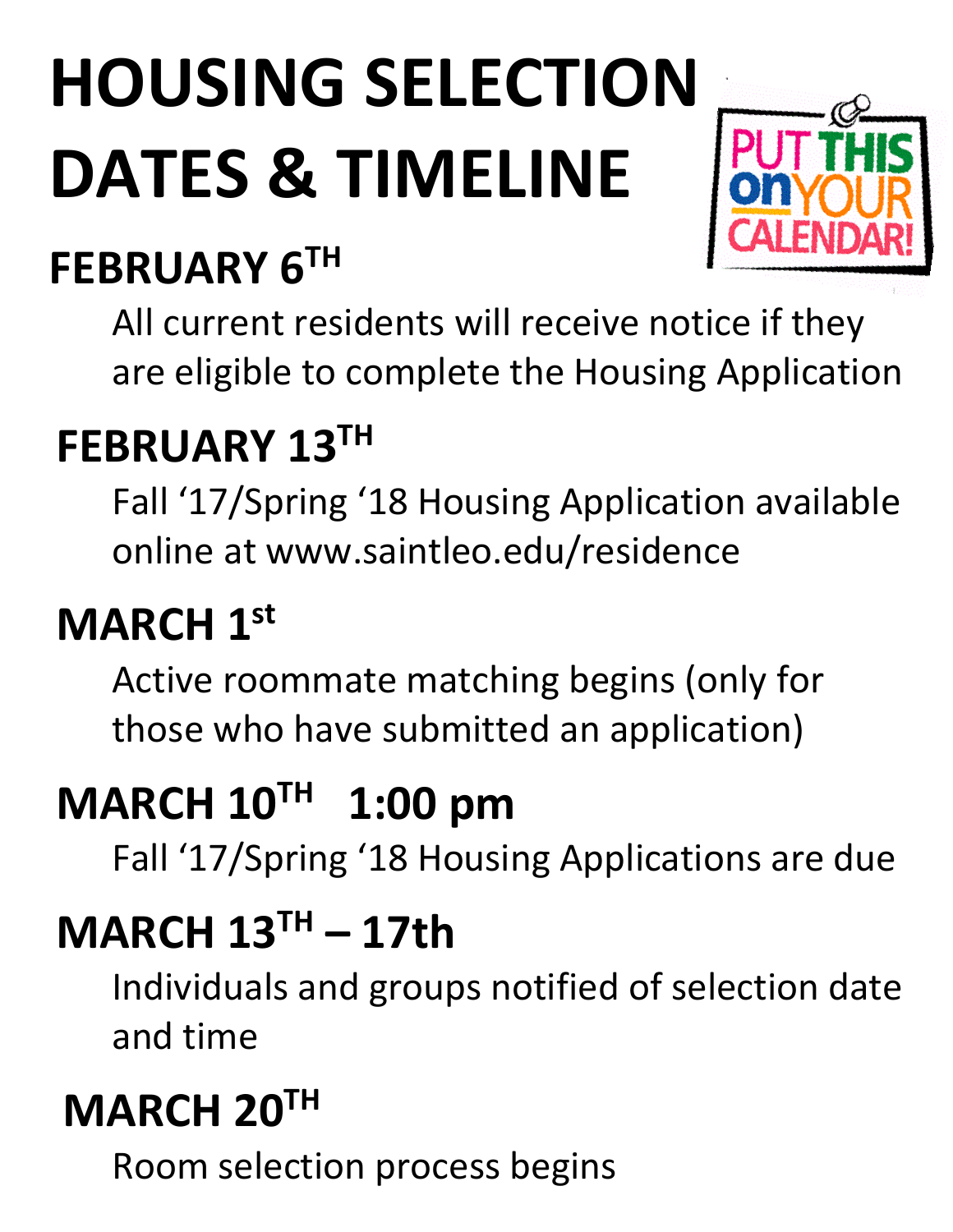# **ELIGIBILITY FOR HOUSING APPLICATION!**

**Those residents who are not eligible to register for Fall 2017 classes will not receive a Housing Application.**



### **HOW WILL I KNOW IF I AM ELIGIBLE?**

Residence Life will email all current residents of their eligibility status!

## **WHAT IF I AM ON A PAYMENT PLAN?**

You will need to have Student Financial Services sign a waiver that shows you are current & up-to date with all payments. This waiver is due before the Housing Application deadline!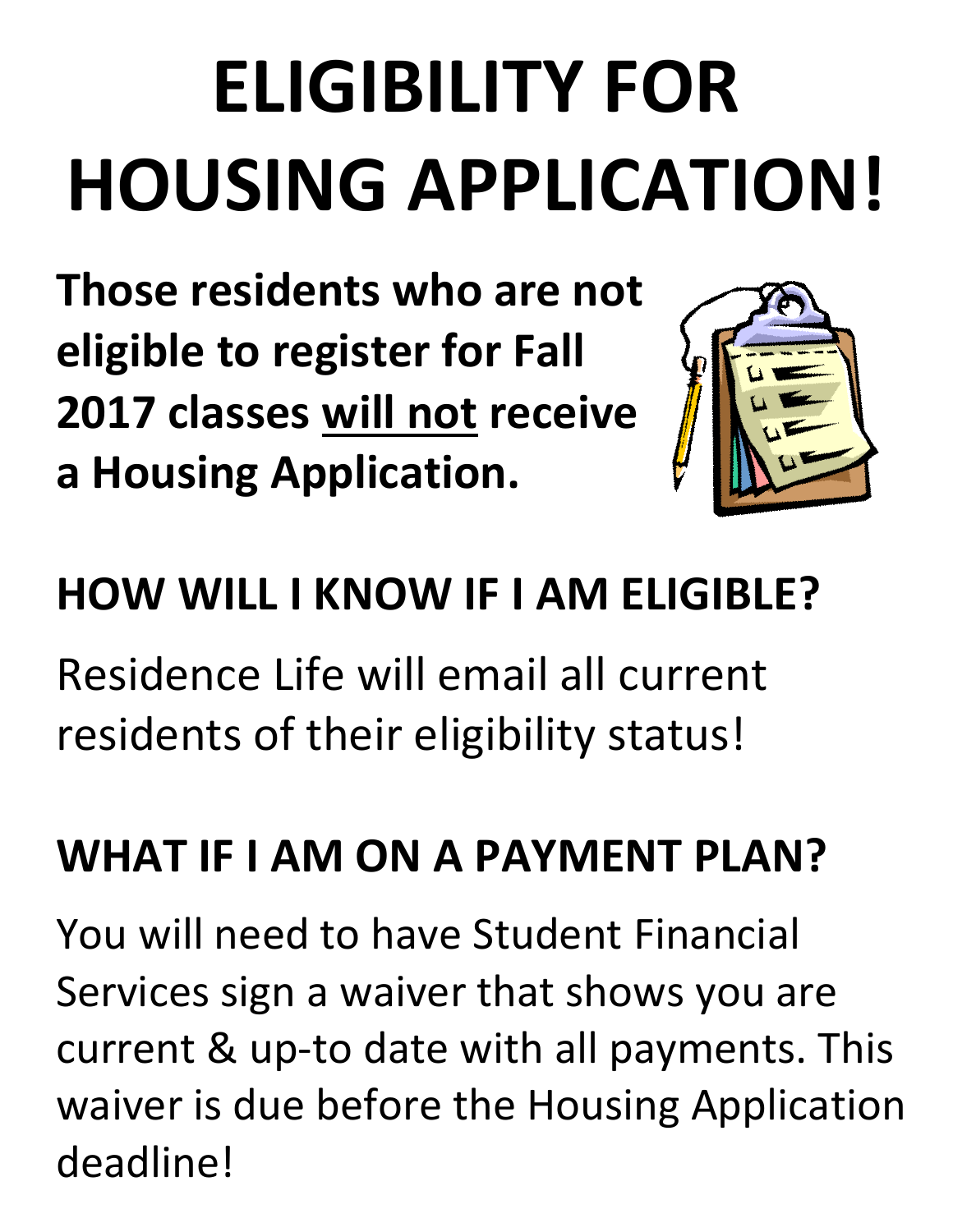# Online System

The Housing Application, Roommate Selection, and Room Selection are all completed through our online system.

## **www.saintleo.edu/residence**



#### **Please login under the Resident section with your Saint Leo email and password.**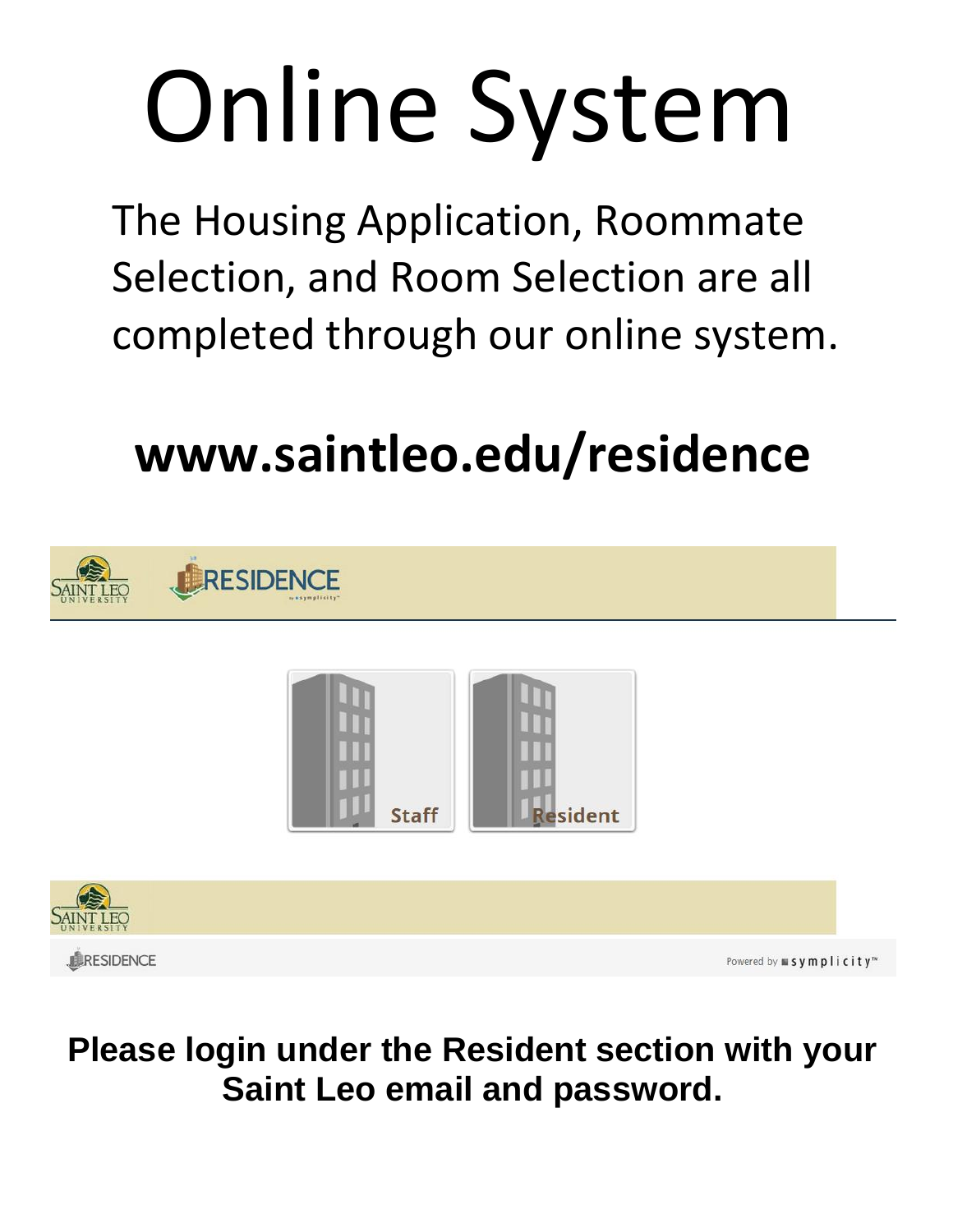

All communication for the Housing Selection process will be done through your Saint Leo email address and through our online system.

Residence Life will also send out instructions to walk residents through the different processes in the online system.



**Please check these often throughout the process so you do not miss important information about our process!**